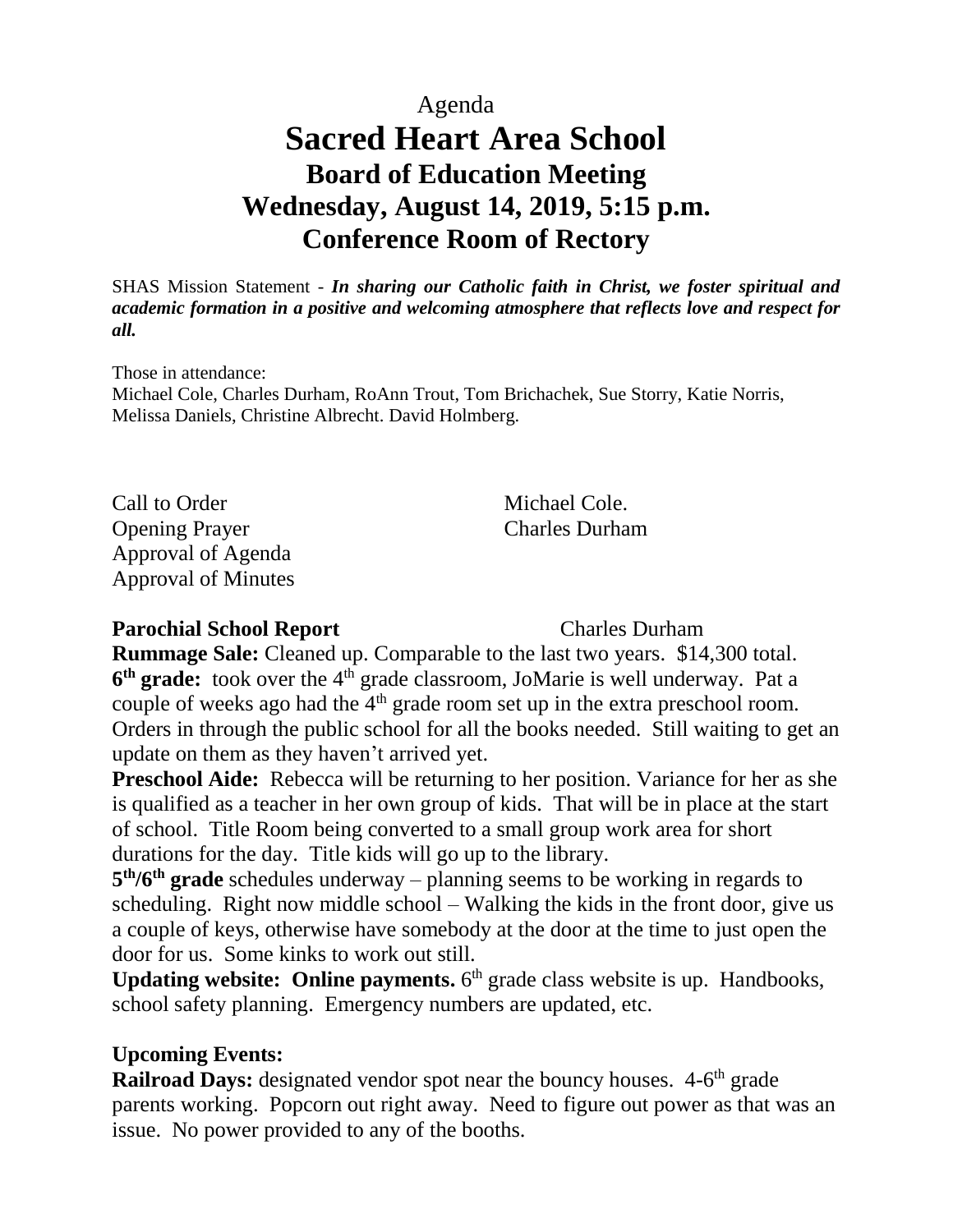**Parade:** spot reserved. **School Raffle:** ongoing, sales have been extremely slow. **Back to School Picnic:** 5:30 for new families and 6 for returning. **1 st day: September 3rd .** 

# **Committee Liaison Assignments and Committee Reports**

Fundraising Tom/Sue/Katie: Centennial Raffle sales are low. Get the tickets sold. Need to start thinking about the workathon right away. Have a better plan moving forward.

Budget & Finance Christine/David: reviewed last updated numbers, +29,000 overall, still waiting for some tuition income.

Personnel & Human Resources Mike/Missy/Katie: Nothing to report.

PR/Mktg./Dev. Sue/Mike/Tom It would be nice to have a budget for promotions, advertisements, etc. Using individual credit cards to do that. Hoping to use school credit card. Charles will discuss with Father Gabriel and Connie.

Curriculum Christine/David/Missy: Superkids for Kindergarten that we got used. Phasing in of new Language curriculum.

Tuition Sue/Tom: Tuition that we had collected approximately one month ago had a lot overdue (\$27,000); still some preschool families that haven't paid nearly anything.

# **Old Business**

6<sup>th</sup> Grade Class: Teacher well along in setting up room. Computers pretty well set up. Books are all ordered; not here yet though.  $4<sup>th</sup>$  grade room set up. Schedules being established between  $5<sup>th</sup>$  and  $6<sup>th</sup>$  grade. A new librarian Kathy Rutten will be on Monday's. Steph Japke would be interested in library help as well. School Raffle:We have a lot of tickets left. Election of Officers:

Chair – Katie Norris Vice – Michael Cole Secretary – Christine Albrecht

# **New Business**

Committee Assignments: Tuition committee is dissolved. Voted and seconded. Approved. See above for new postings.